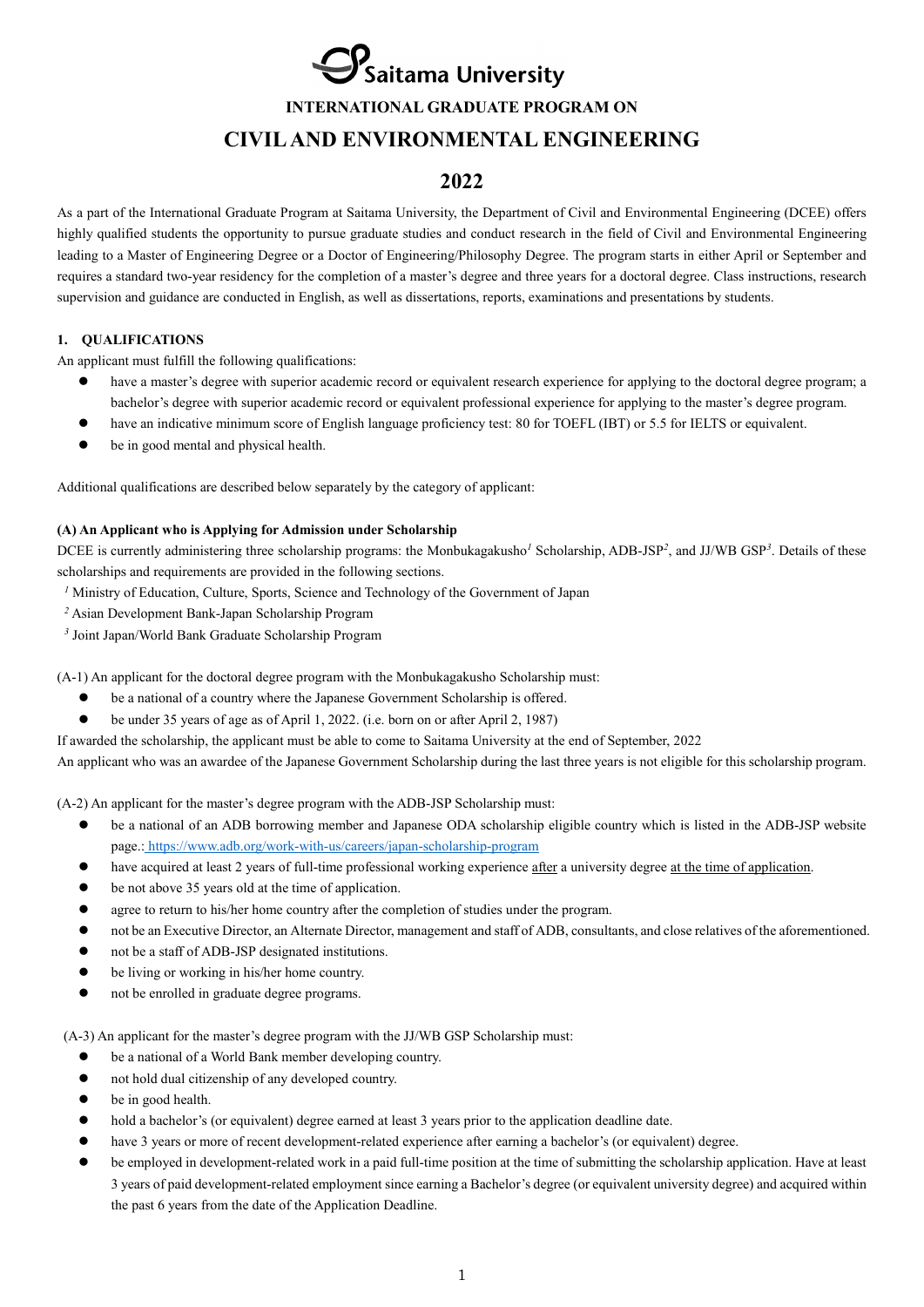- not be an Executive Director, his/her alternate, and/ or staff of any type of appointment of the World Bank Group or a close relative of the aforementioned by blood or adoption with the term "close relative" defined as: Mother, Father, Sister, Half-sister, Brother, Halfbrother, Son, Daughter, Aunt, Uncle, Niece, or Nephew.
- This application is for obtaining unconditional acceptance from the university for the application to World Bank.
- For more details, please check World Bank scholarship website page: <https://www.worldbank.org/en/programs/scholarships#3>

### **(B) An Applicant who is Applying for Admission Only**

Those who will be self-supported or have secured scholarship/financial support from sources other than DCEE administered scholarships must provide evidence that he/she is financially able to bear the expenses while pursuing their degree.

#### **(C) An Applicant who is Residing in Japan at the Time of Application**

They should enroll under the regular master's/doctoral program of the Graduate School of Science and Engineering, of which the admission procedures are different from the International Graduate Program on Civil and Environmental Engineering. However, international students admitted through this process will be entitled to the benefits described above as the constituencies of the International Graduate Program on Civil and Environmental Engineering. Such candidates, who seek admission under the regular program, are advised to contact the Graduate School directly for further details. Please note that the deadlines for the regular program are different from those listed in this document.

# **2. SELECTION CRITERIA AND PROCEDURE**

Evaluation of applications will be based on the candidate's scholastic ability and research potential assessed from previous credentials, recommendation letters, and essays on specific topics. The list of candidates nominated by the DCEE are sent to the Ministry, ADB, and World Bank, respectively, for their final approval. During the selection process, short-listed candidates may be contacted for an internet-based interview and/or other appropriate means. It is not possible to respond to telephone or mail requests regarding the status of application until the selection is finalized.

# **3. SCHEDULE FOR APPLICATIONS AND ADMISSION**

The schedule for the application and admission process is as follows: (A-1) Doctoral applicants who are seeking admission with Monbukagakusho scholarship

| November 21, 2021             | deadline for receiving applications                   |
|-------------------------------|-------------------------------------------------------|
| December 10, 2021             | notification of results to short-listed candidates    |
| December 13-24, 2021          | internet-based interviews for short-listed candidates |
| March 15, 2022                | notification of results to applicants                 |
| September 26, 2022(tentative) | Graduate program begins                               |

(A-2) Master's applicants who are seeking admission with ADB-JSP scholarship

| September 30, 2021         | deadline for receiving applications   |
|----------------------------|---------------------------------------|
| March 15, 2022             | notification of results to applicants |
| April 11, 2022 (tentative) | Graduate program begins               |

(A-3) Master's applicants who are seeking admission with JJ/WB GSP scholarship

| September 30, 2021                                    | deadline for receiving applications   |
|-------------------------------------------------------|---------------------------------------|
| March 15, 2022                                        | notification of results to applicants |
| September 26, 2022(tentative) Graduate program begins |                                       |

(B) Applicants who are only seeking admission, and are self-funded or have already obtained other scholarships/financial assistance

| November 1, 2021              | deadline for receiving applications for the April (2022) intake     |
|-------------------------------|---------------------------------------------------------------------|
| December 20, 2021             | notification of results to applicants for the April (2022) intake   |
| April 11, 2022                | Graduate program begins                                             |
| April 15, 2022                | deadline for receiving applications for the October (2022) intake   |
| June 20, 2022                 | notification of results to applicants for the October (2022) intake |
| September 26, 2022(tentative) | Graduate program begins                                             |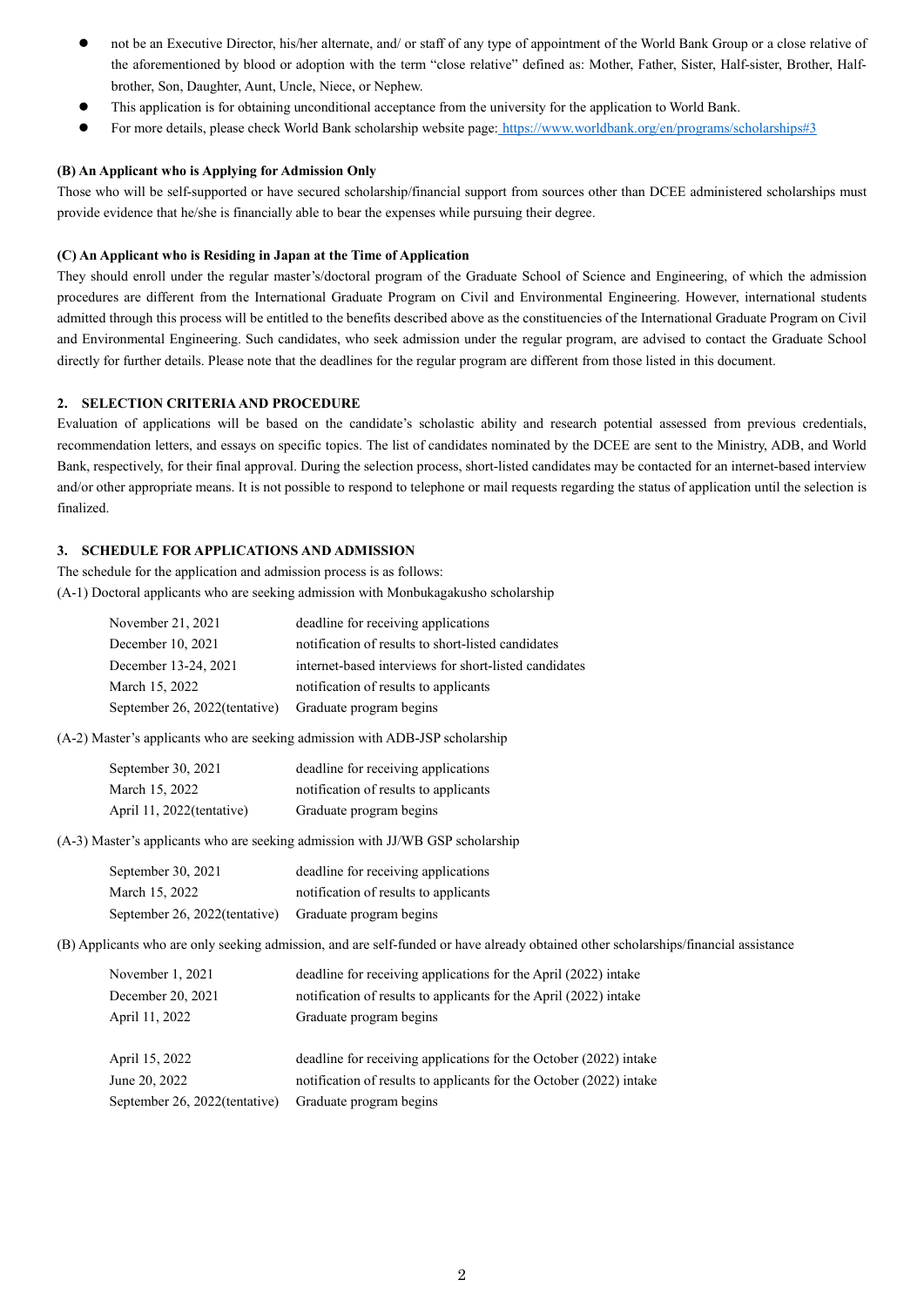# **4. REQUIRED DOCUMENTS**

- a) Completed application form (Form A)
- b) Original or certified copies of official academic transcripts stating the grades obtained during previous undergraduate and graduate programs.
- c) Certified copy of the certificate of graduation (undergraduate and/or graduate programs)
- d) Two sealed letters of recommendation (Form B)
- e) Essays on selected topics (Form C)
- f) A concise resume (Form D)
- g) Certificate of English proficiency (an official score of TOEFL or IELTS or equivalent)

Department institutional code for TOEFL: 7314

 h) Certificate of Employment and Compensation issued by the company (with company's letterhead/logo and signed by authorize signatory). (ADB-JSP only)

The certificate must state the following details:

a. Start date of employment

b. End date of employment

Example: *1. January 2019 to December 2020*

 *2. January 2019 to Present (if currently working/connected to the company)*

c. Monthly or Annual Income

Notes:

- if in local currency, fill-out and submit the income conversion to USD form (attached in the last page) provided *by ADB-JSP*
- *-* if the present job is less than 2 years, submit also the certificate of employment from the previous company.
- i) Certification of family income issued by the company with company's letter head/logo (ADB-JSP only)
	- a. Parent's annual/monthly income if applicant is single
	- b. Spouse's annual/monthly income if applicant is married
		- Note: if in local currency, fill-out and submit the income conversation to USD form (attached in the last page (P.5) ) provided by ADB-JSP
	- c. If status is unemployed, retired or deceased, an authenticated supporting document must be submitted.
		- (e.g. issued by the local government)
- j) Duly accomplished ADB-JSP Information Sheet (ADB-JSP only)

ADB-JSP Information Sheet is available on the ADB-JSP website page.

<https://www.adb.org/site/careers/japan-scholarship-program/frequently-asked-questions>

k) Evidence such as copy of bank account activity statement/ salary payment statement that he/she is financially able to bear the expenses while pursuing their degree (applicants seeking for admission only)

# **5. TUITION FEES AND LIVING EXPENSES**

The tuition and admission fees for the 2022-2023 session, which are the same for the master's and doctoral programs, and the estimated living expenses are:

- Tuition Fee: 535,800 yen per year
- Admission Fee: 282,000 yen upon admission
- Cost of Living: about 110,000 to 140,000 yen per month

# **6. SCHOLARSHIP AND FINANCIAL ASSISTANCE**

The program admits about 15 to 20 students to the master' course and 7 to 10 to the doctoral course. Scholarships offered by the Monbukagakusho, ADB-JSP and JJ/WB GSP are available to students who have demonstrated academic excellence. Each year scholarships are granted to about seven new doctoral students and to about fifteen new master's students.

All scholarships cover tuition and academic fees, a monthly allowance ranging from 147,000 to 148,000 yen and round-trip economic airfare from the awardee's home country. The Monbukagakusho Scholarship is granted for up to three years and master's degree scholarships are granted for up to two years based on the satisfactory performance of the student. Neither scholarships are extendable beyond three and two years, respectively. The master's degree scholarships require the awardees to return to their home countries upon completion of study to contribute to their country's development.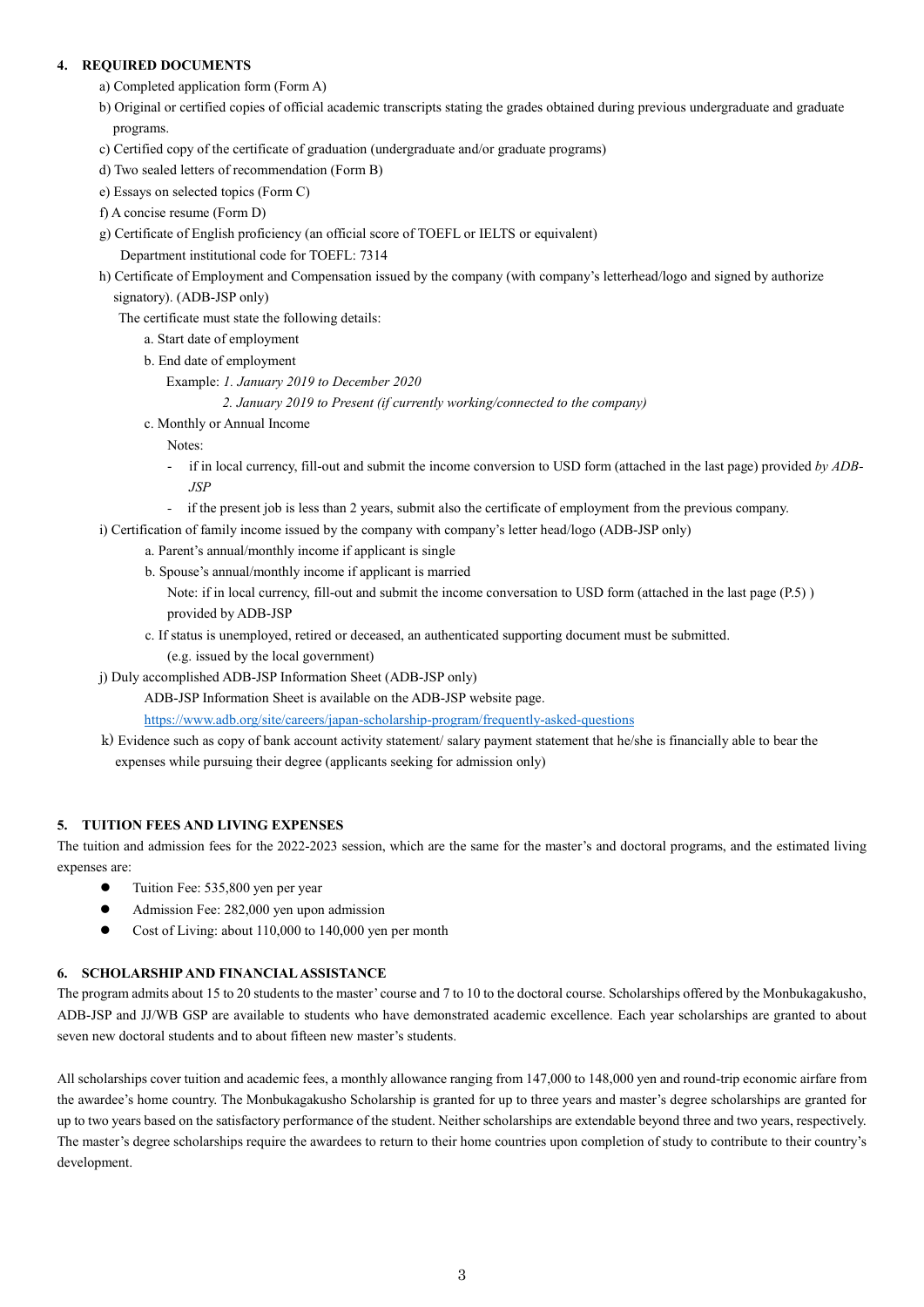#### **7. FACULTY MEMBERS AND RESEARCH FIELDS**

Faculty members who are affiliated with DCEE are listed below. Their field of research are related to civil and environmental engineering including geotechnology for disaster prevention, earthquake and design of transportation infrastructure, strengthening and rehabilitation of civil infrastructures, environmental engineering, and ecological engineering. Detailed information on areas of research can be obtained from the program's website: [http://intl.civil.saitama-u.ac.jp/research.](http://intl.civil.saitama-u.ac.jp/research)

### **Professors**

| FUJINO, Takeshi, Ph. D.    | Environmental studies, Environmental engineering                                                     |
|----------------------------|------------------------------------------------------------------------------------------------------|
| KAWAMOTO, Ken, Ph. D.      | Geoenvironmental engineering, Solid waste management in developing countries                         |
| (retirement in 2024)       |                                                                                                      |
| KUBOTA, Hisashi, D. Eng.   | Planning and design of streets in local areas, Citizen involvement in local planning, Traffic-impact |
| (retirement in 2024)       | study in large-scale facilities                                                                      |
| KUWANO, Jiro, D. Eng.      | Geotechnical engineering, Geotechnical earthquake engineering                                        |
| MAKI, Takeshi, D. Eng.     | Concrete Engineering                                                                                 |
| MATSUMOTO, Yasunao, Ph. D. | Structural dynamics, Human response to vibration and noise                                           |
| OKUI, Yoshiaki, D. Eng.    | Applied mechanics, Bridge engineering, Micromechanics and fracture mechanics                         |
| OSADA, Masahiko, D. Eng.   | Rock mechanics, Applied geology                                                                      |
| SAITOH, Masato, D. Eng.    | Earthquake engineering, Seismic design of structures                                                 |
| TANAKA, Norio, D. Eng.     | River engineering, River environmental engineering                                                   |
| UCHIMURA, Taro, Ph. D      | Geotechnical engineering, Geohazards prevention engineering                                          |

#### **Associate Professors**

| ASAMOTO, Shingo, D. Eng.   | Concrete engineering                                           |
|----------------------------|----------------------------------------------------------------|
| DANG, Ji, D. Eng.          | Structural mechanics and dynamics                              |
| FUKAHORI, Kiyotaka, Ph. D. | Landscape engineering                                          |
| KOJIMA, Aya, Ph. D.        | Transportation planning                                        |
| MOGI, Hidenori, D. Eng.    | Earthquake engineering, Earthquake ground motion               |
| OGUCHI, Chiaki, D. Sci.    | Geosphere material sciences, Rock weathering and geomorphology |
| TANIYAMA, Hisashi, D.Eng.  | Earthquake engineering and seismology                          |
| YAGISAWA, Junji, Ph. D.    | River engineering                                              |

### **Assistant Professors**

| GOIT, Chandra S, Ph.D.        | Earthquake engineering                               |
|-------------------------------|------------------------------------------------------|
| IGARASHI, Yoshiya, Ph.D       | Environmental and Hydraulic Engineering              |
| KATO Teppei, Ph. D.           | Transportation planning                              |
| LUAN, Yao, Ph. D.             | Concrete engineering                                 |
| MALIK, Adnan Anwar, Ph. D.    | Geotechnical engineering                             |
| SENAVIRATHNA M.D.H. Jayasanka | Abiotic stress responses of plants and cyanobacteria |
| D.Eng.                        |                                                      |
| TOGASHI, Yota, Ph. D.         | Rock mechanics and tunnel engineering                |

# **8. CORRESPONDENCE**

All correspondence and inquiries should be addressed to:

Foreign Student Office (FSO) Department of Civil and Environmental Engineering Saitama University 255 Shimo-Okubo, Sakura-ku, Saitama-shi Saitama, Japan 338-8570 Phone / Fax: +81-48-858-3555 Email: fso@sun.civil.saitama-u.ac.jp Web: http://intl.civil.saitama-u.ac.jp Facebook[: https://www.facebook.com/SUnivFSO](https://www.facebook.com/SUnivFSO)